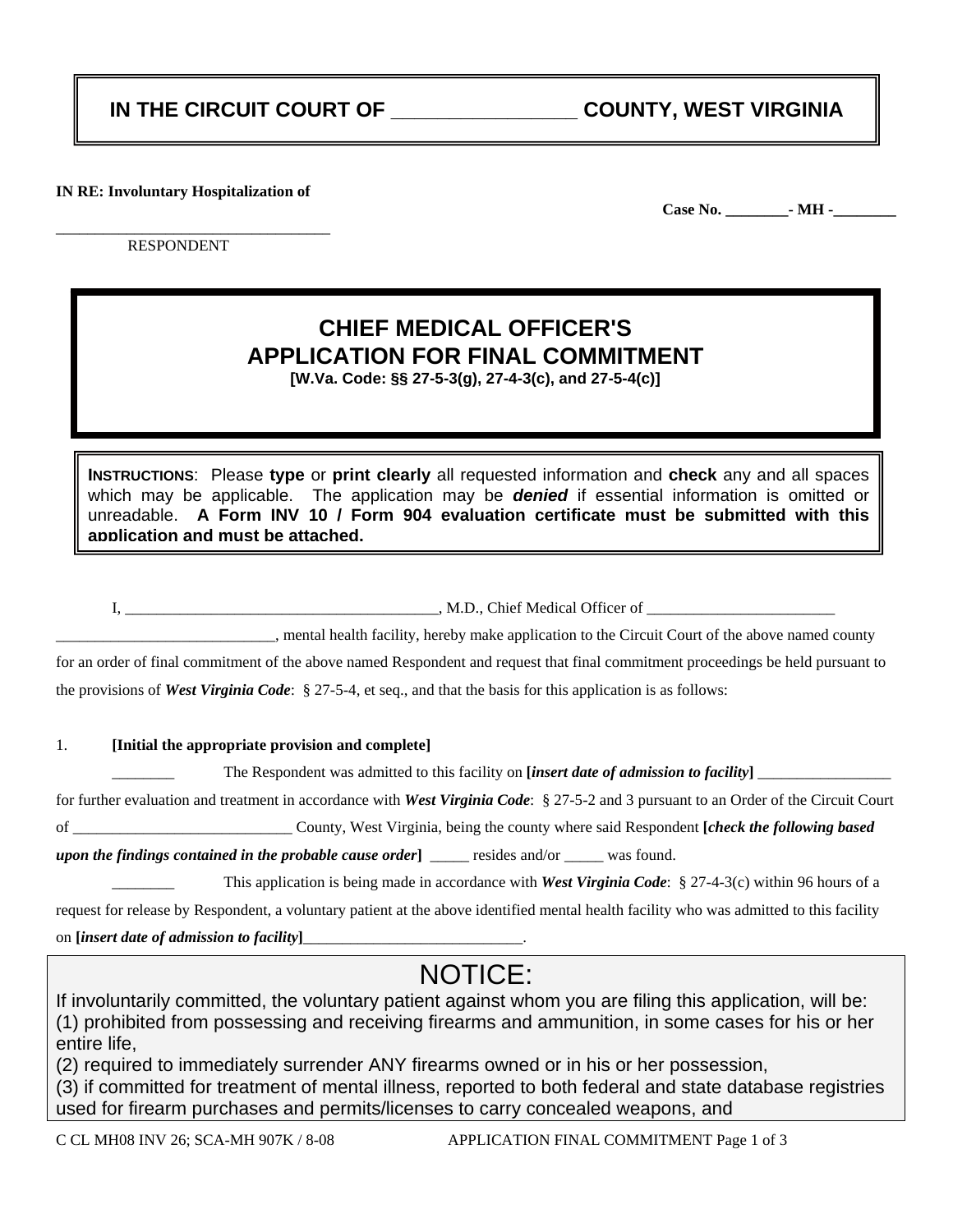(4) subject to future criminal charges for possession or receipt of firearms or ammunition. Conviction in West Virginia can result in a fine up to \$1,000.00 or jail time of up to one year. Federal conviction is a FELONY and can result in fines and jail time up to TEN years. *(See, W.Va. Code § 61-7-7 and 18 U.S.C.A. § 924(a)(2))*

Persons seeking **voluntary** admission for treatment, who have NOT been involuntarily committed, are NOT subject to these prohibitions and requirements.

\_\_\_\_\_\_\_\_\_\_\_ *[Initial]* **THE NAMED RESPONDENT HAS BEEN OFFERED VOLUNTARY TREATMENT, BUT HAS EITHER REFUSED VOLUNTARY HOSPITALIZATION AND/OR TREATMENT, OR IS IN A MENTAL OR MEDICAL CONDITION PRECLUDING HIS OR HER ABILITY TO CONSENT TO VOLUNTARY HOSPITALIZATION AND/OR TREATMENT.** 

2. Based upon physician's examination as the same appears in the attached certificate **[***attach Form 904 certificate***]**, the undersigned believes that the Respondent is: **[***check applicable diagnosis***]**

\_\_\_\_\_\_\_\_\_\_\_\_\_\_ Addicted, and because of such addiction is likely to cause serious harm to himself/herself or others, and/or Mentally ill, and because of such mental illness is likely to cause serious harm to himself/herself or others.

3. The grounds for such belief are as follows: **[***state, in detail, the factual basis for such belief and a detailed listing of any and all recent overt acts upon which the belief is based***]**:

\_\_\_\_\_\_\_\_\_\_\_\_\_\_\_\_\_\_\_\_\_\_\_\_\_\_\_\_\_\_\_\_\_\_\_\_\_\_\_\_\_\_\_\_\_\_\_\_\_\_\_\_\_\_\_\_\_\_\_\_\_\_\_\_\_\_\_\_\_\_\_\_\_\_\_\_\_\_\_\_\_\_\_\_\_\_\_\_\_\_\_\_\_\_\_\_\_\_\_\_\_\_\_\_\_\_\_

\_\_\_\_\_\_\_\_\_\_\_\_\_\_\_\_\_\_\_\_\_\_\_\_\_\_\_\_\_\_\_\_\_\_\_\_\_\_\_\_\_\_\_\_\_\_\_\_\_\_\_\_\_\_\_\_\_\_\_\_\_\_\_\_\_\_\_\_\_\_\_\_\_\_\_\_\_\_\_\_\_\_\_\_\_\_\_\_\_\_\_\_\_\_\_\_\_\_\_\_\_\_\_\_\_\_\_

\_\_\_\_\_\_\_\_\_\_\_\_\_\_\_\_\_\_\_\_\_\_\_\_\_\_\_\_\_\_\_\_\_\_\_\_\_\_\_\_\_\_\_\_\_\_\_\_\_\_\_\_\_\_\_\_\_\_\_\_\_\_\_\_\_\_\_\_\_\_\_\_\_\_\_\_\_\_\_\_\_\_\_\_\_\_\_\_\_\_\_\_\_\_\_\_\_\_\_\_\_\_\_\_\_\_\_

\_\_\_\_\_\_\_\_\_\_\_\_\_\_\_\_\_\_\_\_\_\_\_\_\_\_\_\_\_\_\_\_\_\_\_\_\_\_\_\_\_\_\_\_\_\_\_\_\_\_\_\_\_\_\_\_\_\_\_\_\_\_\_\_\_\_\_\_\_\_\_\_\_\_\_\_\_\_\_\_\_\_\_\_\_\_\_\_\_\_\_\_\_\_\_\_\_\_\_\_\_\_\_\_\_\_\_

\_\_\_\_\_\_\_\_\_\_\_\_\_\_\_\_\_\_\_\_\_\_\_\_\_\_\_\_\_\_\_\_\_\_\_\_\_\_\_\_\_\_\_\_\_\_\_\_\_\_\_\_\_\_\_\_\_\_\_\_\_\_\_\_\_\_\_\_\_\_\_\_\_\_\_\_\_\_\_\_\_\_\_\_\_\_\_\_\_\_\_\_\_\_\_\_\_\_\_\_\_\_\_\_\_\_\_

\_\_\_\_\_\_\_\_\_\_\_\_\_\_\_\_\_\_\_\_\_\_\_\_\_\_\_\_\_\_\_\_\_\_\_\_\_\_\_\_\_\_\_\_\_\_\_\_\_\_\_\_\_\_\_\_\_\_\_\_\_\_\_\_\_\_\_\_\_\_\_\_\_\_\_\_\_\_\_\_\_\_\_\_\_\_\_\_\_\_\_\_\_\_\_\_\_\_\_\_\_\_\_\_\_\_\_

\_\_\_\_\_\_\_\_\_\_\_\_\_\_\_\_\_\_\_\_\_\_\_\_\_\_\_\_\_\_\_\_\_\_\_\_\_\_\_\_\_\_\_\_\_\_\_\_\_\_\_\_\_\_\_\_\_\_\_\_\_\_\_\_\_\_\_\_\_\_\_\_\_\_\_\_\_\_\_\_\_\_\_\_\_\_\_\_\_\_\_\_\_\_\_\_\_\_\_\_\_\_\_\_\_\_\_

\_\_\_\_\_\_\_\_\_\_\_\_\_\_\_\_\_\_\_\_\_\_\_\_\_\_\_\_\_\_\_\_\_\_\_\_\_\_\_\_\_\_\_\_\_\_\_\_\_\_\_\_\_\_\_\_\_\_\_\_\_\_\_\_\_\_\_\_\_\_\_\_\_\_\_\_\_\_\_\_\_\_\_\_\_\_\_\_\_\_\_\_\_\_\_\_\_\_\_\_\_\_\_\_\_\_\_

\_\_\_\_\_\_\_\_\_\_\_\_\_\_\_\_\_\_\_\_\_\_\_\_\_\_\_\_\_\_\_\_\_\_\_\_\_\_\_\_\_\_\_\_\_\_\_\_\_\_\_\_\_\_\_\_\_\_\_\_\_\_\_\_\_\_\_\_\_\_\_\_\_\_\_\_\_\_\_\_\_\_\_\_\_\_\_\_\_\_\_\_\_\_\_\_\_\_\_\_\_\_\_\_\_\_\_

\_\_\_\_\_\_\_\_\_\_\_\_\_\_\_\_\_\_\_\_\_\_\_\_\_\_\_\_\_\_\_\_\_\_\_\_\_\_\_\_\_\_\_\_\_\_\_\_\_\_\_\_\_\_\_\_\_\_\_\_\_\_\_\_\_\_\_\_\_\_\_\_\_\_\_\_\_\_\_\_\_\_\_\_\_\_\_\_\_\_\_\_\_\_\_\_\_\_\_\_\_\_\_\_\_\_\_

\_\_\_\_\_\_\_\_\_\_\_\_\_\_\_\_\_\_\_\_\_\_\_\_\_\_\_\_\_\_\_\_\_\_\_\_\_\_\_\_\_\_\_\_\_\_\_\_\_\_\_\_\_\_\_\_\_\_\_\_\_\_\_\_\_\_\_\_\_\_\_\_\_\_\_\_\_\_\_\_\_\_\_\_\_\_\_\_\_\_\_\_\_\_\_\_\_\_\_\_\_\_\_\_\_\_\_

\_\_\_\_\_\_\_\_\_\_\_\_\_\_\_\_\_\_\_\_\_\_\_\_\_\_\_\_\_\_\_\_\_\_\_\_\_\_\_\_\_\_\_\_\_\_\_\_\_\_\_\_\_\_\_\_\_\_\_\_\_\_\_

The treatment recommended for the Respondent is not available in a setting less restrictive than a hospital with 24 hour-per-

\_\_\_\_\_\_\_\_\_\_\_\_\_\_\_\_\_\_\_\_\_\_\_\_\_\_\_\_\_\_\_\_\_\_\_\_\_\_\_\_\_\_\_\_\_\_\_\_\_\_\_\_\_\_\_\_\_\_\_\_\_\_\_\_\_\_\_\_\_\_\_\_\_\_\_\_\_\_\_\_\_\_\_\_\_\_\_\_\_\_\_\_\_\_\_\_\_\_\_\_\_\_\_\_\_\_\_

\_\_\_\_\_\_\_\_\_\_\_\_\_\_\_\_\_\_\_\_\_\_\_\_\_\_\_\_\_\_\_\_\_\_\_\_\_\_\_\_\_\_\_\_\_\_\_\_\_\_\_\_\_\_\_\_\_\_\_\_\_\_\_\_\_\_\_\_\_\_\_\_\_\_\_\_\_\_\_\_\_\_\_\_\_\_\_\_\_\_\_\_\_\_\_\_\_\_\_\_\_\_\_\_\_\_\_

\_\_\_\_\_\_\_\_\_\_\_\_\_\_\_\_\_\_\_\_\_\_\_\_\_\_\_\_\_\_\_\_\_\_\_\_\_\_\_\_\_\_\_\_\_\_\_\_\_\_\_\_\_\_\_\_\_\_\_\_\_\_\_\_\_\_\_\_\_\_\_\_\_\_\_\_\_\_\_\_\_\_\_\_\_\_\_\_\_\_\_\_\_\_\_\_\_\_\_\_\_\_\_\_\_\_\_

\_\_\_\_\_\_\_\_\_\_\_\_\_\_\_\_\_\_\_\_\_\_\_\_\_\_\_\_\_\_\_\_\_\_\_\_\_\_\_\_\_\_\_\_\_\_\_\_\_\_\_\_\_\_\_\_\_\_\_\_\_\_\_\_\_\_\_\_\_\_\_\_\_\_\_\_\_\_\_\_\_\_\_\_\_\_\_\_\_\_\_\_\_\_\_\_\_\_\_\_\_\_\_\_\_\_\_

day supervision for the following reasons: